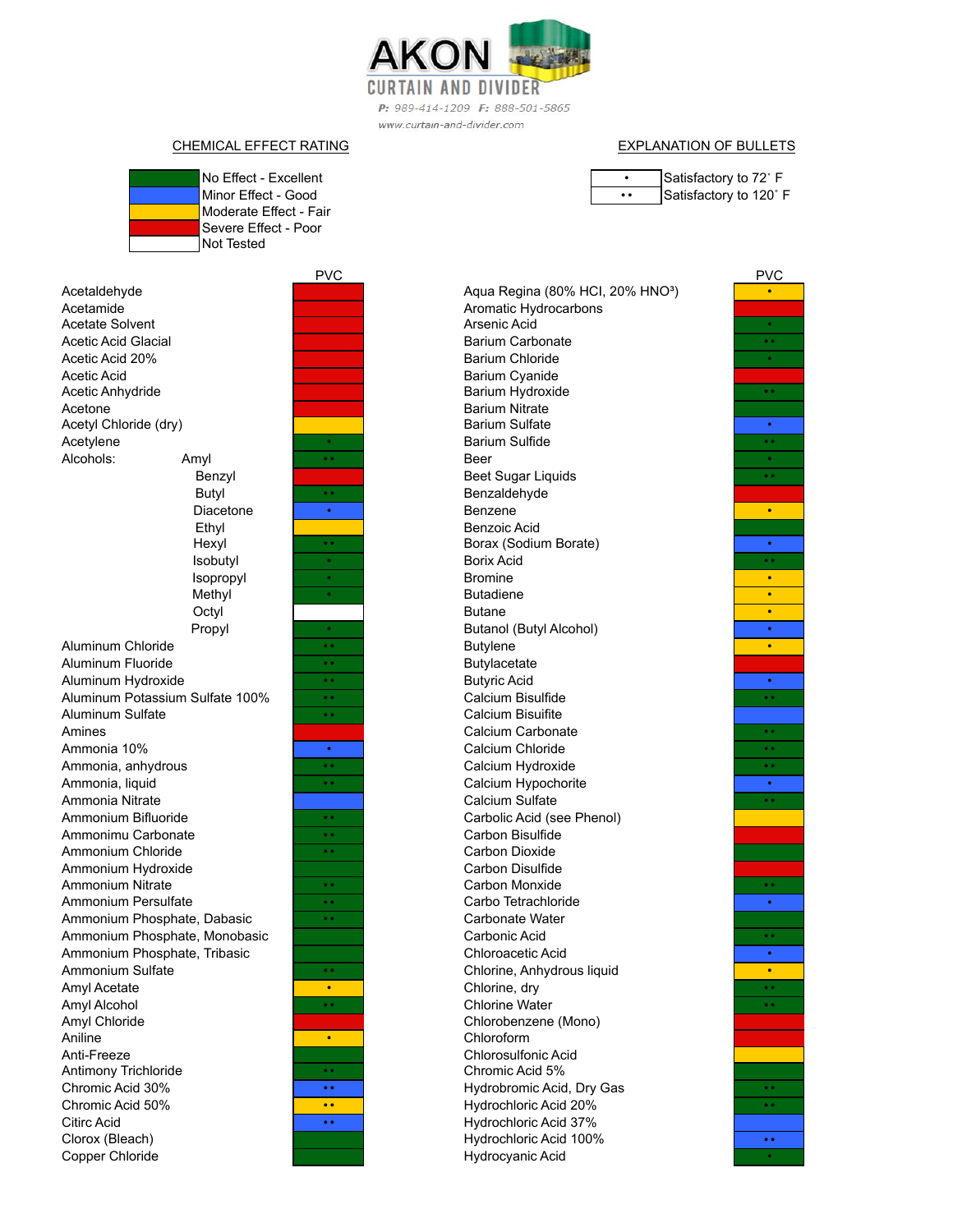Nickel Chloride **•• Sodium Chloride •• ••** Sodium Chloride Nickel Sulfate •• **Figure 10 According to the Society of Society According to the Contract of Society According to the Contract of Society According to the Contract of Society According to the Contract of Society According** Nitric Acid (5-10%) Nitric Acid (20%) Nitric Acid (50%) Nitric Acid (Concentrated) Nitrobenzene Sodium Hypochlorite (20%) Oils: Olive **Sodium Hypochloroite (100%) ••** Rosin Silicone **Sulicone Solution Sodium Nitrate** ••• Sodium Nitrate Soybean Copper Cyanide Creosote Cresols Cresylic Acid Cyclohexane Copper Nitrate Copper Sulfate 5% Corn Cotton Seed Diethylene Glycol Epsom Salts (Magnesium Sulfate) Ethane Ethanolamine **Derergents** Diesel Fule (20,30,40,50) Diethylamine Dichlorethane Diesel Fuel Ethylene Dichloride Ethylene Glycol Ethylene Oxide Fatty Acids Ether ³ Ethyl Acetate Ethyl Chloride Ethylene Chloride Fuoboric Acid Fuluorine Flyosilicic Acid Formaldehyde 40% Ferric Chloride Ferrous Sulfate Ferric Nitrate Ferric Sulfate Fuel (1,2,3,5A,5B 6) Fuel Oils Furan Resin Furfural Formaldehyde 100% Formic Acid Freon 12 Freon 113 Glycolic Acid Heptane Hexane Hydraulic Oil (Petro) Gallic Acid Gasoline Glucose Glycerin Hydraulic Oil (Synthetic) Hydrobromic Acid 20% Hydrobromic Acid 100%



•• Hydrocyanic Acid (Gas 10%) •• **Figure 1** Hydrofluoric Acid 20% •• Hydrofluoric Acid 100% Hydrofluosilicic Acid 20% •• •• **•• Hydrofluosilicic Acid 100%** Hydrogen Gas **Figure 1 Figure 1 Figure 1 Figure 1** Hydrogen Peroxide 50% • Hydrogen Peroxide 100% •• Hydrogen Sulifide (aqua) Hydrogen Sulifide (dry) **Fig. 1.1 ••** Hydroxyacetic Acid 70% •• Iodine Isopropyl Acetate Isopropyl Ether Jet Fuel (JP3, -4, -5) Kerosene Ketones Lacquers Lacquers Thinners • **Lactic Acid** Lard **Lead Acetate** Lead Sulfamate •• • Lime • Linseed •• • Lubricants **••** Lubricants **••** •• **Carl Magnesium Carbonate •• •• •• •• ••** •• **••** Magnesium Chloride •• **••** •• **••** •• **••** •• Magnesium Hydroxide •• The Contract of The Magnesium Nitrate •• The Contract of The Contract of The Contract of The Contract of The Contract of The Contract of The Contract of The Contract of The Contract of The Contrac •• Magnesium Nitrate •• Magnesium Sulfate Maleic Acid example and the set of the set of the set of the set of the set of the set of the set of the set of the set of<br>
Maleic Acid Maleic Acid Mercuric Chloride (Dilute) • Mercuric Cyanide •• Methanol (Methyl Alcohol) **Methyl Acetate** •• Methyl Alcohol 10% Methyl Bormide Methyl butyl Ketone Methyl Cellosolve **Figure 1** • **• Methyl Chloride Methyl Dichloride Methyl Ethyl Ketone** Methyl Isobutyl Ketone • Methylene Chloride<br>
Milk<br>
Milk • Nilk black of the Milk black of the Milk black of the Milk black of the Milk black of the Milk black of the M Mineral Oil Molasses •• • Naphthalene Sodium Fluoride • Sodium Hydroxide (20%) • Sodium Hydroxide (50%)<br>Sodium Hydroxide (80%) Pine **Example 3** Sodium Metaphosphate **Final Society of Sodium Metaphosphate** • Sodium Metasilicate Sodium Perborate